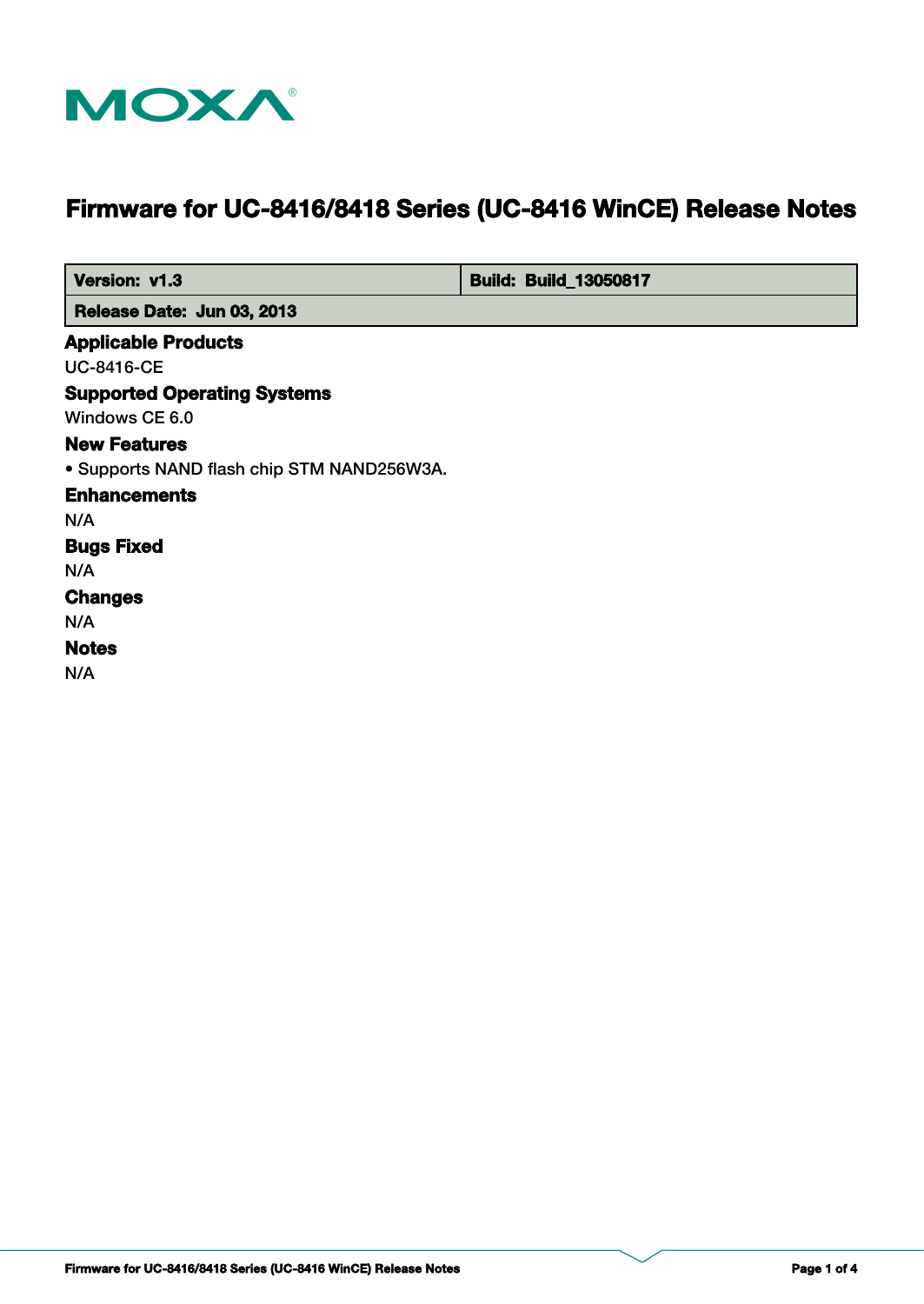

 **Version: v1.2 Build: Build: Build\_12070311** 

 **Release Date: N/A**

# **Applicable Products**

UC-8416-CE

# **Supported Operating Systems**

Windows CE 6.0

# **New Features**

N/A

#### **Enhancements**

N/A

# **Bugs Fixed**

• NAND flash sometimes causes system to freeze.

#### **Changes**

N/A

#### **Notes**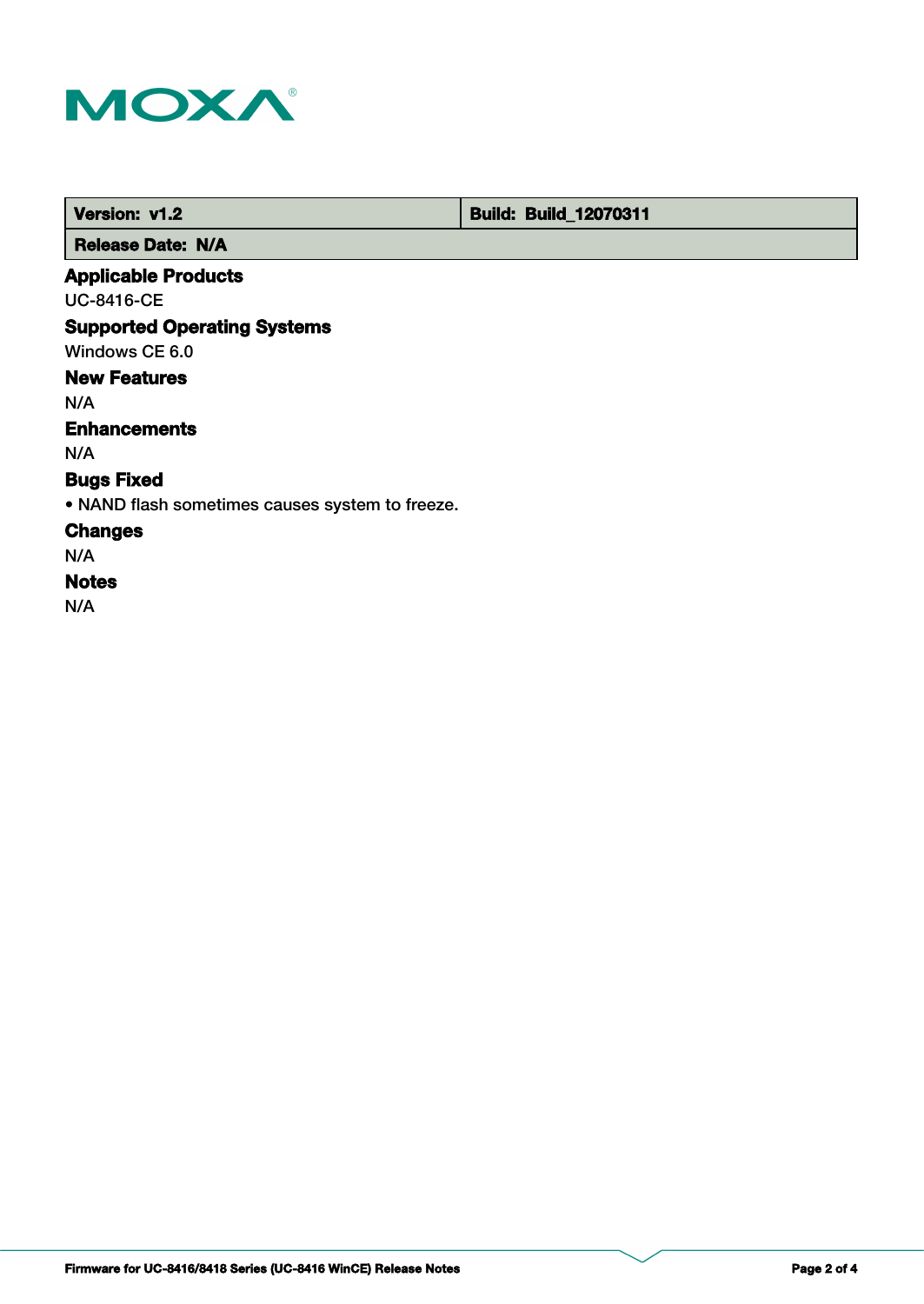

**Version: v1.1 Version: v1.1 Build: Build: Build: 11122716** 

 **Release Date: N/A**

#### **Applicable Products**

UC-8416-CE

#### **Supported Operating Systems**

Windows CE 6.0

#### **New Features**

N/A

#### **Enhancements**

N/A

#### **Bugs Fixed**

- File system sometimes crashes if reboot.exe is run.
- Web service SNTP issue.
- RTC init status error issue.

#### **Changes**

- Added Halt.exe for 'Fake' Power off.
- Improved the NAND Flash media driver.
- Added WinCE component: CAB file installer/uninstaller.
- Removed WinCE component: .NET Compact Framework 3.5 String Resources Headless.
- Added WinCE component: Internet connection sharing (excludes Gateway Logging and ICS\_CFG.exe).
- Microsoft Windows CE 6.0 QFE update (2011 Aug).

#### **Notes**